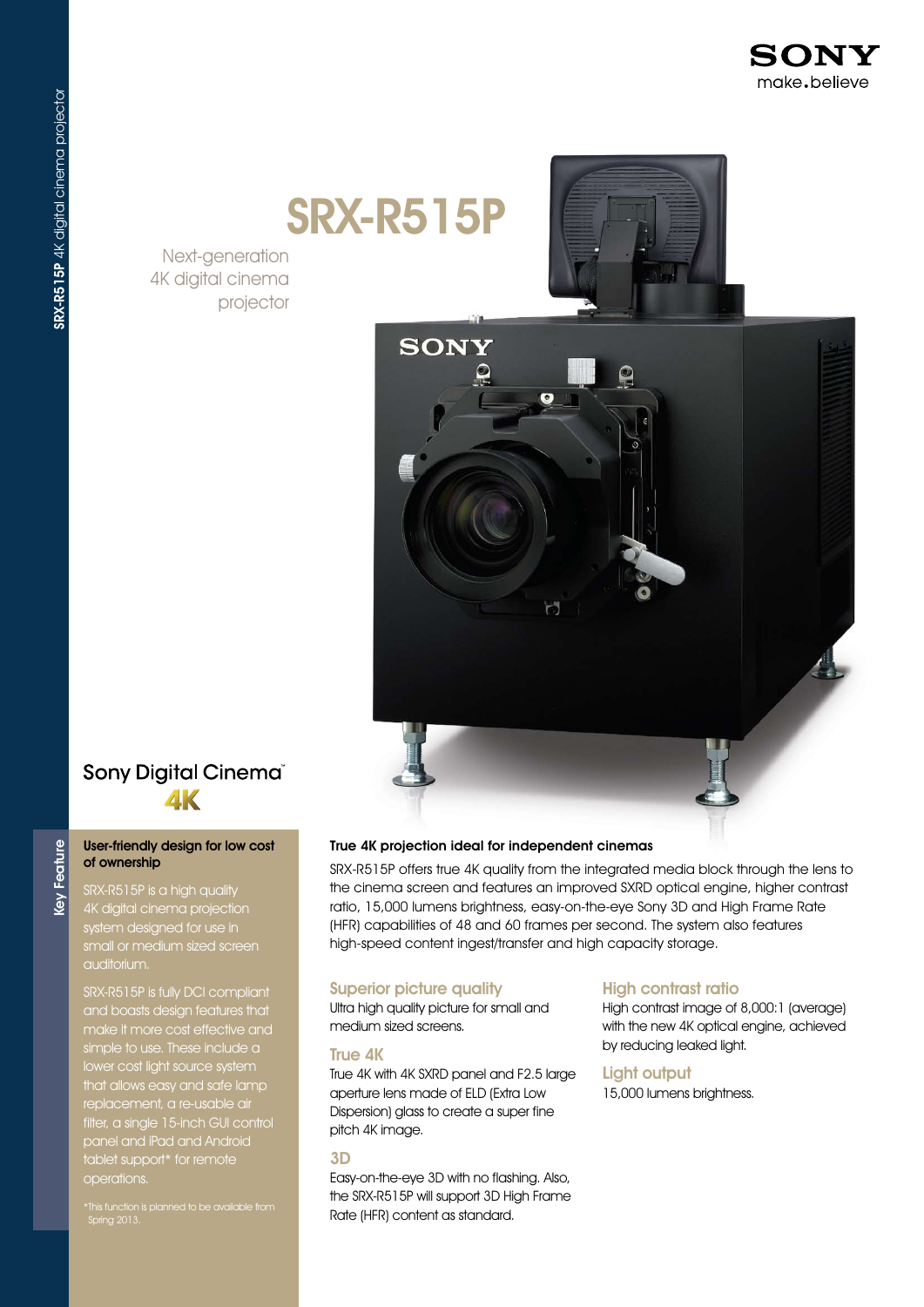

#### Easy to use

#### Easy and safe lamp replacement

Using multiple high pressure mercury lamps in individual cartridges makes lamp replacement easier and safer.

#### Resilient lamp

The new 6-lamp system delivers the resilience you need so you never have to stop a show.

#### Smaller dimensions

The reduced body size allows installation in smaller projection booths. W546 x H570 x D1015 mm (W21.4 x H22.4 x D39.9 inches) and 150kg (330.6 lb) (excluding lamps, lens and touch panel monitor).

#### Single GUI

The SRX-R515P has a single GUI, enabling operations from setting up a projector to creating a show-schedule. It has consistency on the main menu with the Sony TMS (Theatre Management System).

#### Embedded SMS software

The system includes the embedded Screen Management System (SMS) software, which can be operated through the GUI. It allows you to control and monitor the device and auditorium set-up without the need for an external PC.

#### Tablet support

Using tablets to operate projectors makes theatre operation more effective. It supports both Android and iPad.\*

\*This function is planned to be available from Spring 2013.

#### High capacity storage and high speed DCP ingest and transfer

High speed DCP ingest and transfer allows theatre managers to create flexible show scheduling. Capacity is currently 4TB. A second, 8TB version will be offered in the future. High speed network ingest includes USB 3.0, CRU data port for SATA transfer and Gigabit Ethernet to the central server.

#### Easier 3D and alternative content via HDMI

The standard two HDMI input allows 3D playback, as well as making it easier to project alternative content like live video and Blu-ray playback. In addition, a future software upgrade will allow the SRX-R515P to support DCP MPEG2 playback as standard.

#### Improved 2D / 3D lens exchange

With the projector's new slick design, swapping lenses is very simple. The lens change table, LKRA-008, and rachet-handle to lock a lens makes it even easier to swap lenses.\*

\*Optional accessory and not mandatory.

#### Easy to upgrade

Sony has developed all aspects of the projector, including the Integrated Media Block, server, 3D system and TMS. This makes it easier to upgrade in response to future demand.

#### Auto luminance mode

The projector will increase the lamp power automatically to keep the brightness you set initially.

#### Intermission functionality\*

You can insert an intermission where you want in the SPL, which is a common requirment in some countries, especially with locally produced content.\*\* In addition, you can decide time and duration of the intermission, previewing before and after the intermission you inserted.

\* Sony STM-100 TMS v1.6 will not support this function.

\*\* Inserting an intermission is not officially endorsed by the DCI Compliance. We recommend that this function is not used with non-local content.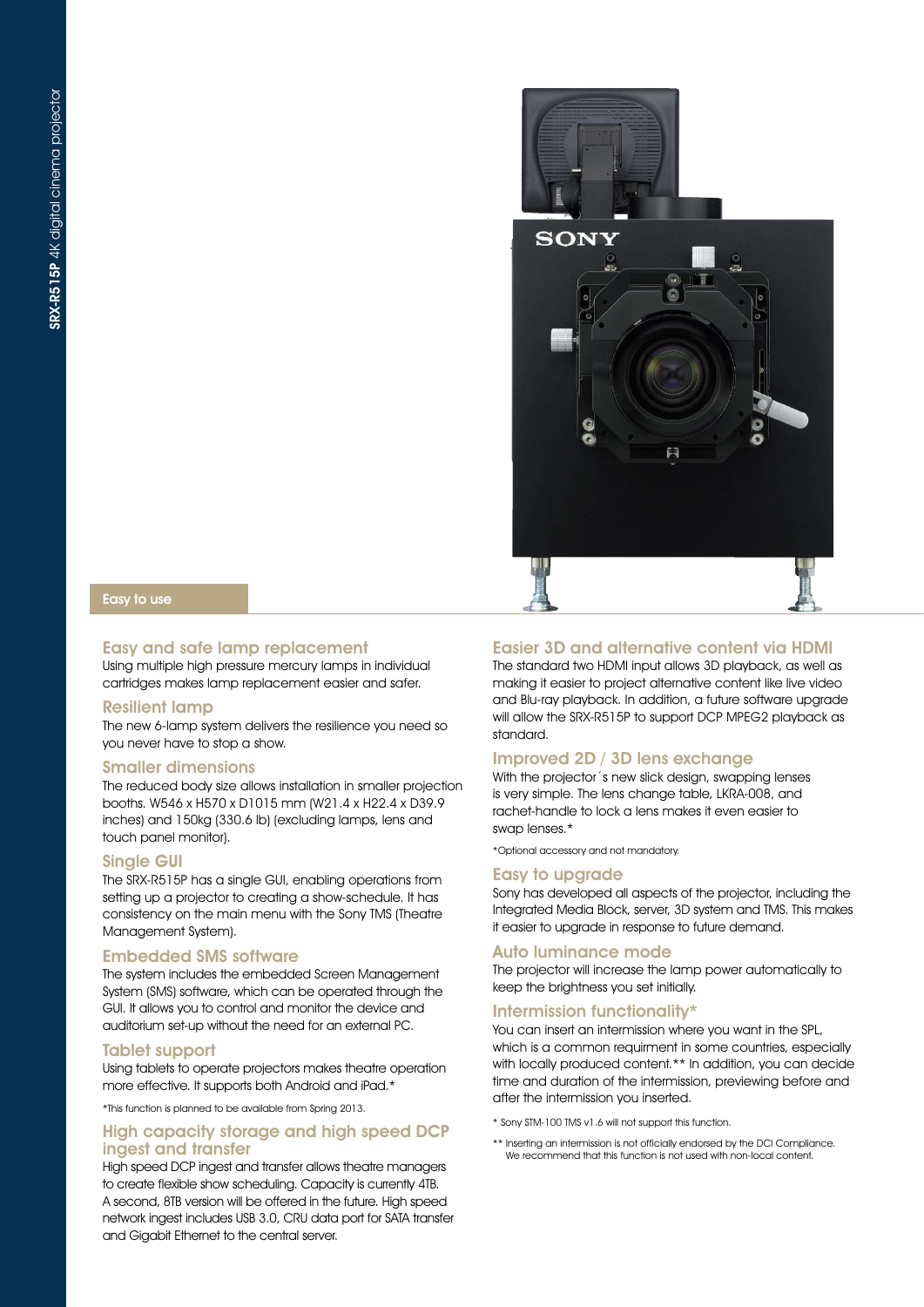## SRX-R515P affordable next-generation 4K digital cinema projector

|  | Low cost of ownership |  | An exciting Sony partnership |  |
|--|-----------------------|--|------------------------------|--|
|--|-----------------------|--|------------------------------|--|

#### Low lamp cost

Using high-pressure mercury lamps reduces the lamp cost compared to using Xenon lamps.

#### Re-usable filter

You don't need to replace filters regularly, it is re-usable by vacuuming it like a normal air conditioner filter. In addition, it is very easy to remove it to clean.

Tailored financing options available

To find out more, please contact your local Sony dealer today.